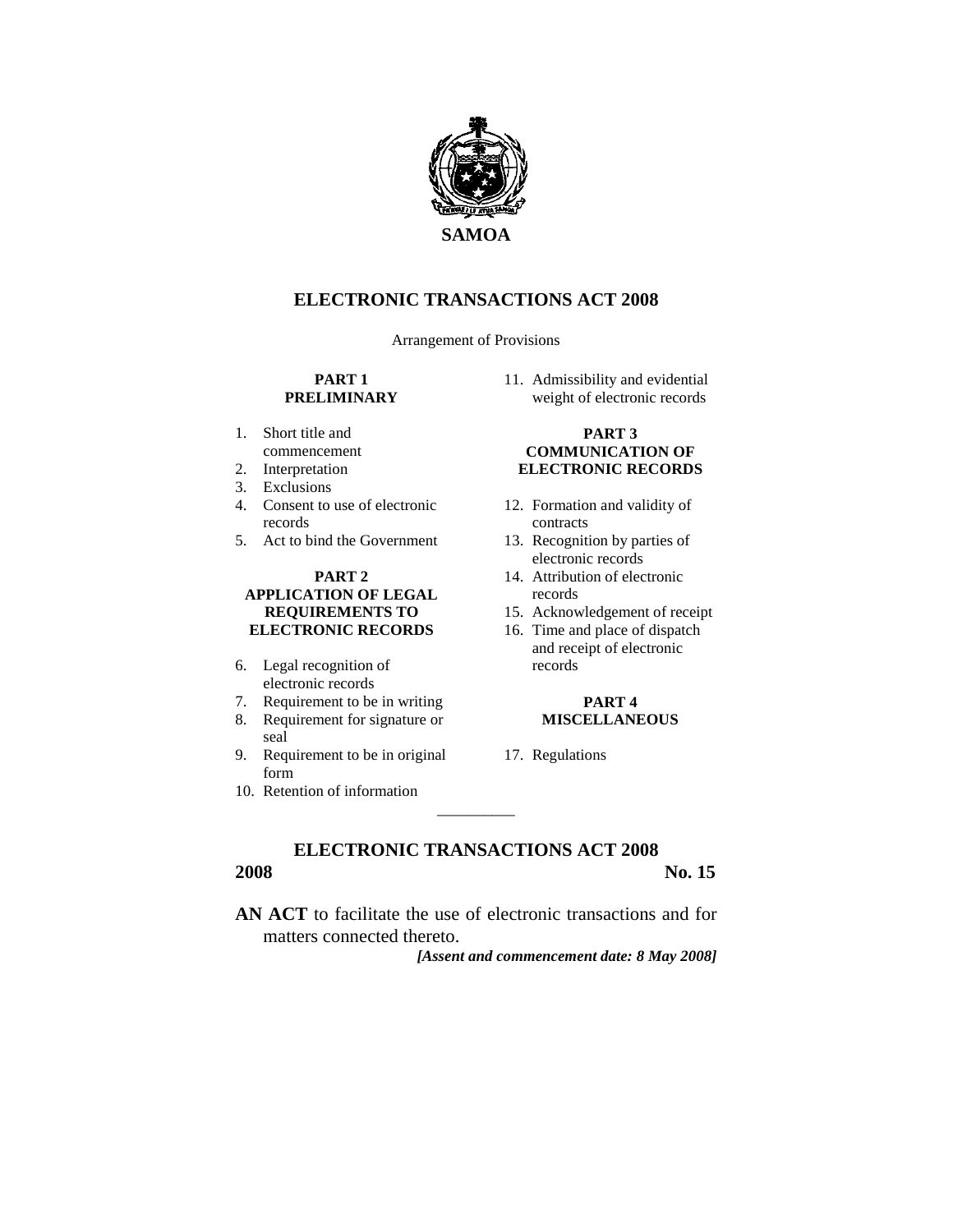**BE IT ENACTED** by the Legislative Assembly of Samoa in Parliament as follows:

## **PART 1 PRELIMINARY**

**1. Short title and commencement** – **(1)** This Act may be cited as the Electronic Transactions Act 2008.

**(2)** This Act commences on the date of assent by the Head of State.

**2. Interpretation** – In this Act, unless the context otherwise requires:

- "addressee", in relation to an electronic record, means the person who is intended by the originator to receive the electronic record, but does not include a person acting as an intermediary with respect to that electronic record;
- "admissibility" means admissibility as evidence in any legal proceedings;
- "electronic" includes electrical, digital, magnetic, optical, electromagnetic, biometric and photonic;
- "electronic data interchange" means the electronic transfer from computer to computer of information using an agreed standard to structure the information;
- "electronic record" means information generated, sent, received or stored by electronic means including electronic data interchanged, electronic mail, telegram, telex or telecopy;
- "information system" means a system for generating, sending, receiving, storing or otherwise processing electronic records;
- "intermediary", in relation to an electronic record, means a person who, on behalf of another person, sends, receives or stores the electronic record or provides other services with respect to the electronic record;
- "originator", in relation to an electronic record, means a person by whom, or on whose behalf, the electronic record purports to have been sent or generated prior to storage, if any, but does not include a person acting as an intermediary with respect to that electronic record;

"Minister" means the Minister responsible for Finance.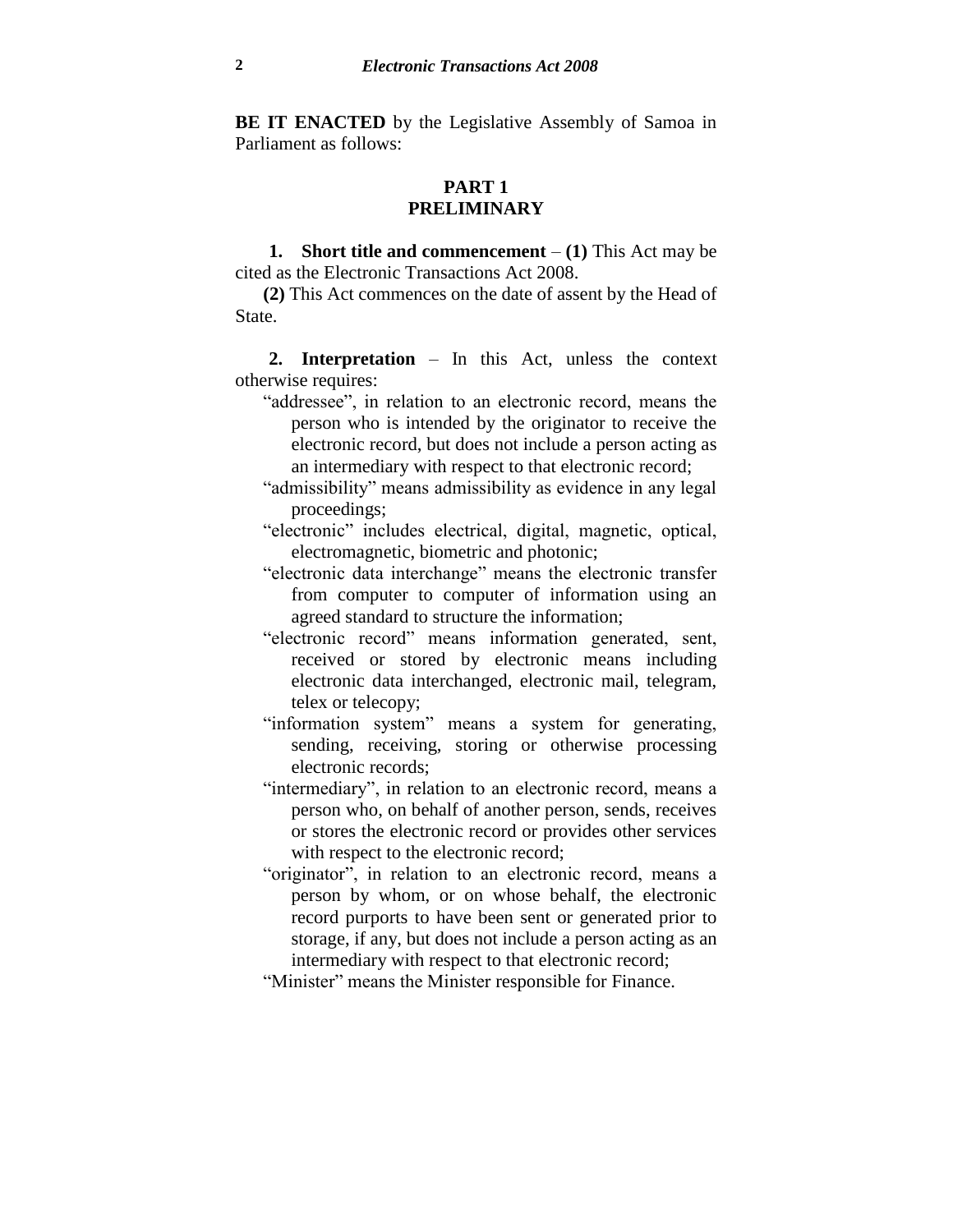**3. Exclusions** – Parts 2 and 3 do not apply to a rule of law requiring writing or signatures in any of the following matters:

- (a) the creation, execution or revocation of a will or testamentary instrument;
- (b) the conveyance of real property or the transfer of any interest in real property;
- (c) any other thing required to be done by deed; or
- (d) any other matter prescribed by the regulations.

**4. Consent to use of electronic records** – **(1)** Nothing in this Act requires a person to use, provide or accept an electronic record without that person's consent.

**(2)** For the purposes of this Act:

(a) a person may consent to use, provide or accept an electronic record subject to conditions regarding the form of the electronic record or the means by which the electronic record is generated, sent, received, stored or displayed; and

(b) consent may be inferred from a person's conduct.

**(3)** This section does not apply to the Controller and Auditor General or to any person acting with the written authority or a delegate of the Controller and Auditor General.

**5. Act to bind the Government** – **(1)** This Act binds the Government.

**(2)** Despite subsection (1) and except for electronic transactions involving only the Samoa International Finance Authority, this Act does not apply to any other electronic transactions unless authorised to that effect by notice issued by the Minister.

### **PART 2**

# **APPLICATION OF LEGAL REQUIREMENTS TO ELECTRONIC RECORDS**

**6. Legal recognition of electronic records** – Information shall not be denied legal effect, validity or enforceability on the ground that:

(a) it is in the form of an electronic record; or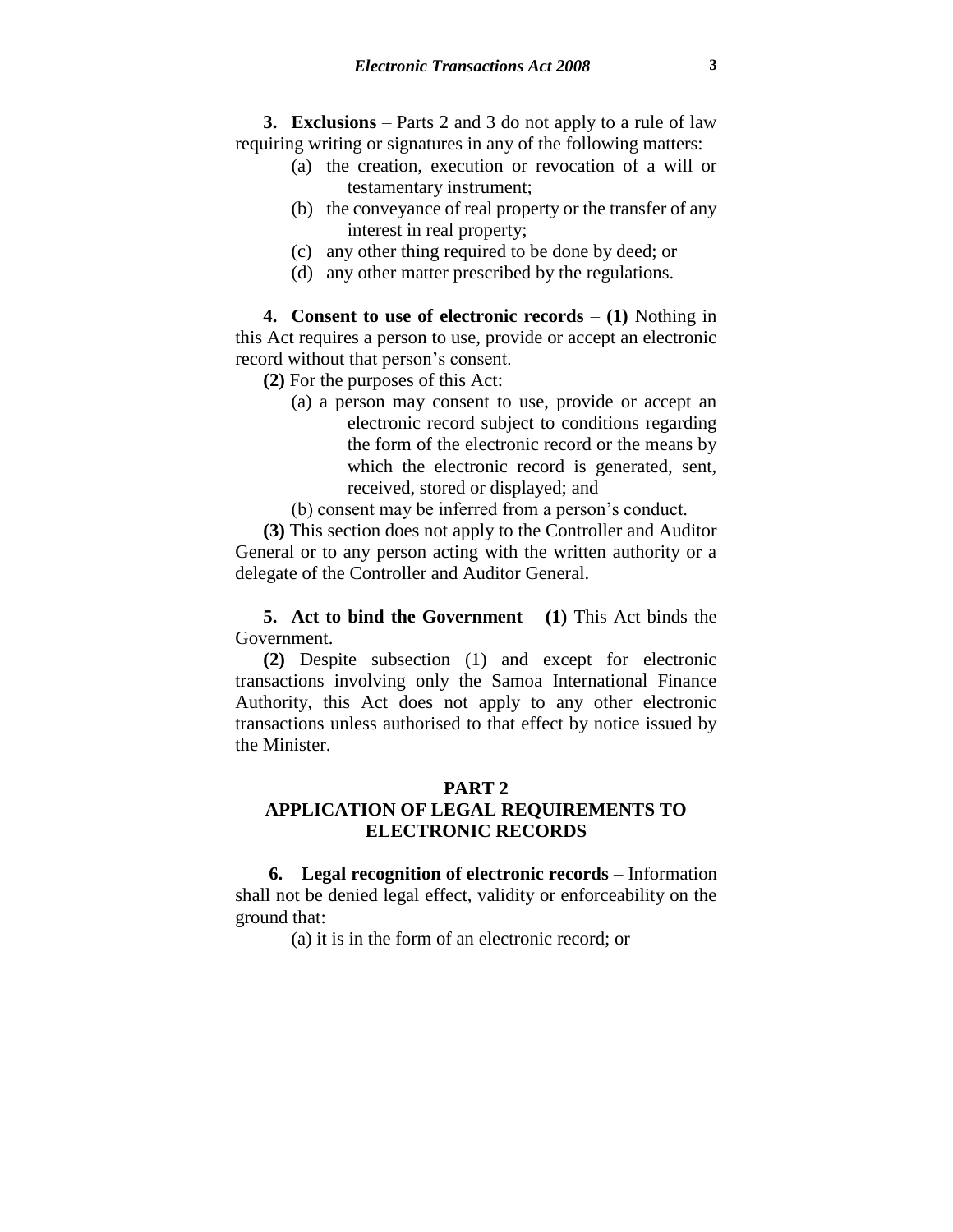(b) it is not contained in the electronic record purporting to give rise to such legal effect, but is merely referred to in that electronic record.

**7. Requirement to be in writing** – A legal requirement for information to be in writing is satisfied by an electronic record if the information contained therein is accessible so as to be usable for subsequent reference.

**8. Requirement for signature or seal** – **(1)** A legal requirement for a signature is satisfied by an electronic signature if:

- (a) the electronic signature adequately identifies the signatory;
- (b) the electronic signature adequately indicates—
	- (i) the signatory's approval of the information to which the signature relates; or
	- (ii) in the case of the witnessing of a signature or a seal, that the signature or seal has been witnessed;
- (c) the electronic signature is as reliable as is appropriate given the purpose for which, and the circumstances in which, the signature is required; and
- (d) the recipient of the information to which the signature relates consents to receiving the electronic signature and the electronic signature of each witness, if any.

**(2)** For the purposes of this section, it is presumed that an electronic signature is as reliable as is appropriate if:

- (a) the means of creating the electronic signature is linked to the signatory and to no other person;
- (b) the means of creating the electronic signature was under the control of the signatory and no other person;
- (c) no alteration to the electronic signature made after the time of signing is detectable; and
- (d) where the purpose of the legal requirement for a signature is to provide assurance as to the integrity of the information to which it relates, no alteration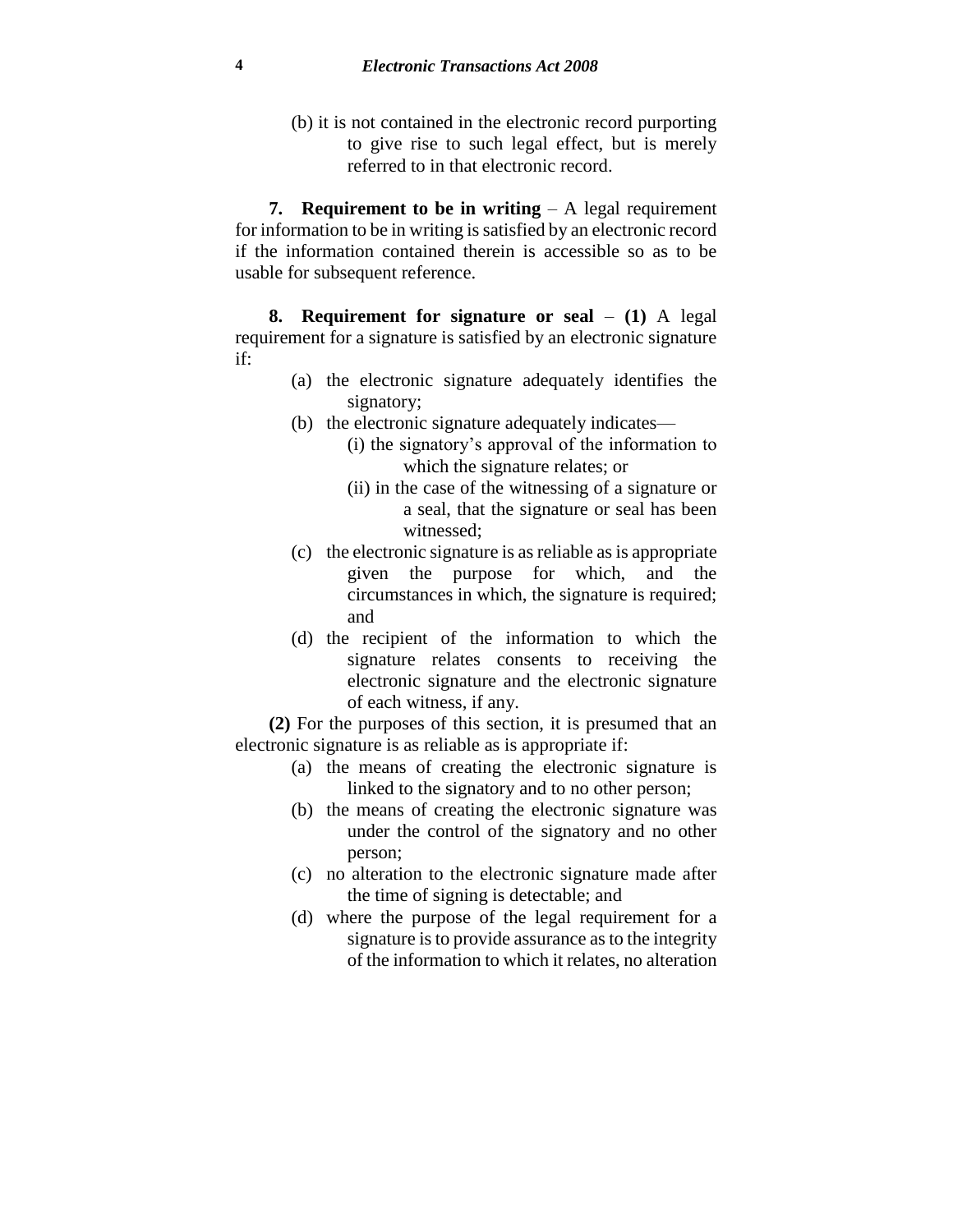made to that information after the time of signing is detectable.

**(3)** Subsection (2) does not prevent a person from proving on other grounds or by other means that an electronic signature:

- (a) is as reliable as is appropriate; or
- (b) is not as reliable as is appropriate.

**(4)** A legal requirement for a seal is satisfied by an electronic seal.

**9. Requirement to be in original form** – **(1)** A legal requirement for information to be presented or retained in its original form is satisfied by an electronic record if:

- (a) there exists a reliable assurance as to the integrity of the information from the time when it was first generated in its final form, as an electronic record or otherwise; and
- (b) where it is required that information be presented, that information is capable of being displayed to the person to whom it is to be presented.
- **(2)** For the purposes of subsection (1)(a):
	- (a) the criteria for assessing integrity are whether the information has remained complete and unaltered, apart from the addition of any endorsement and a change which arises in the normal course of communication, storage and display; and
	- (b) the standard of reliability required is assessed in light of the purpose for which the information was generated and in light of all the relevant circumstances.

**10. Retention of information** – **(1)** A legal requirement for information to be retained is satisfied by the retention of electronic records if:

- (a) the information contained therein is accessible so as to be usable for subsequent reference;
- (b) the electronic record is retained in the format in which it was generated, sent or received, or in a format which can be demonstrated to represent accurately the information generated, sent or received; and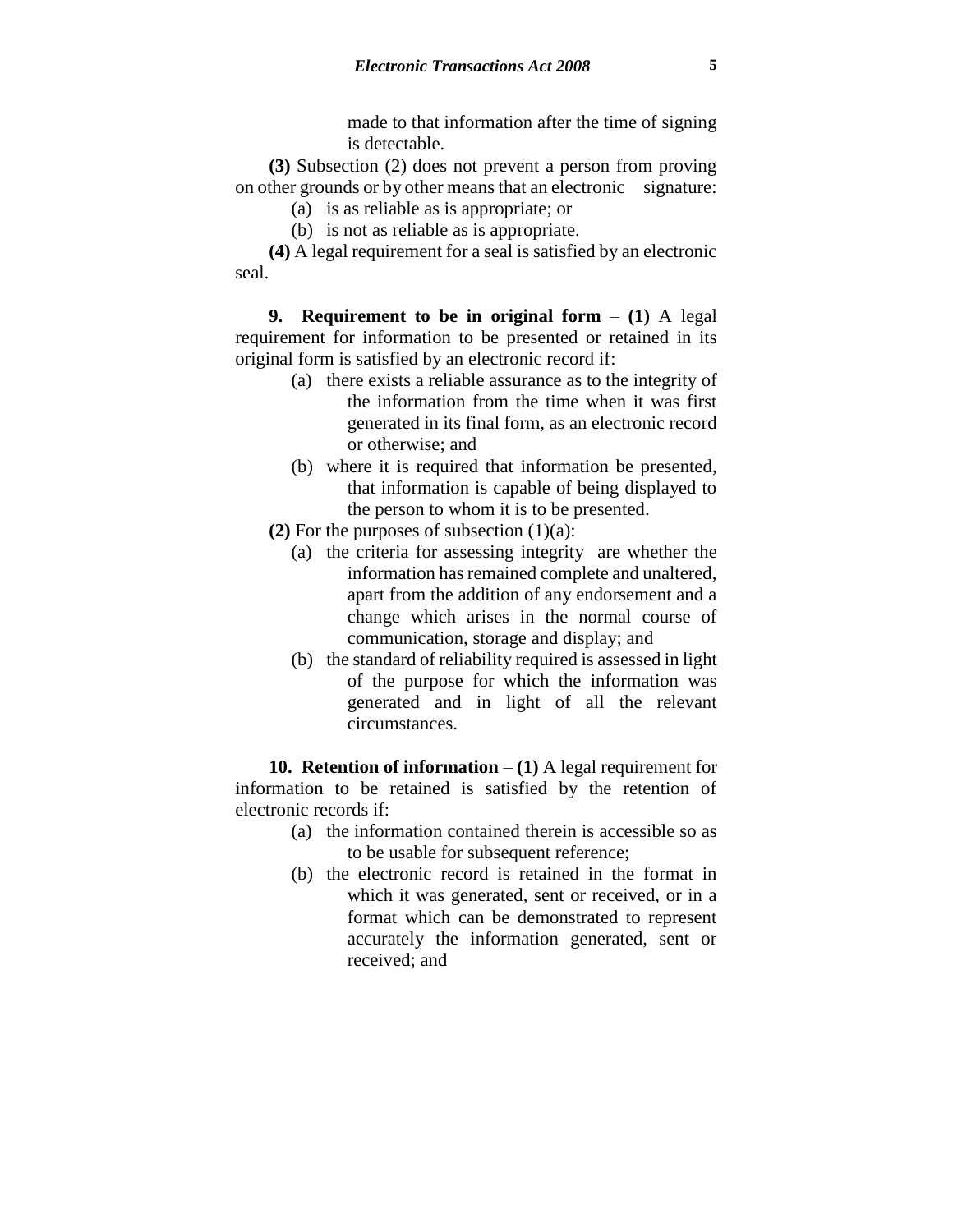(c) such information, if any, is retained as enables the identification of the origin and destination of an electronic record and the date and time when it was sent or received.

**(2)** An obligation to retain information under subsection (1) does not extend to any information the sole purpose of which is to enable the electronic record to be sent or received.

**(3)** A person may satisfy the legal requirement referred to in subsection (1) by using the services of any other person: **PROVIDED THAT** the conditions in subsection (1)(a), (b) and (c) are met.

**11. Admissibility and evidential weight of electronic records – (1)** An electronic record shall not be denied admissibility:

- (a) on the sole ground that is an electronic record; or
- (b) if it is the best evidence that the person adducing it could reasonably be expected to obtain, on the grounds that is not in its original form.

**(2)** Information in the form of an electronic record is given due evidential weight, and for this purpose, regard must be on the following:

- (a) the reliability of the manner in which the electronic record was generated, stored or communicated;
- (b) the reliability of the manner in which the integrity of the information was maintained;
- (c) the manner in which its originator was identified;
- (d) any other relevant factor.

## **PART 3COMMUNICATION OF ELECTRONIC RECORDS**

**12. Formation and validity of contracts** – **(1)** Unless otherwise agreed by the parties, an offer or the acceptance of an offer may, in relation to the formation of a contract, be expressed by means of an electronic record.

**(2)** Where an electronic record is used in the formation of a contract, the contract shall not be denied legal effect, validity or enforceability on the sole ground that an electronic record was used for that purpose.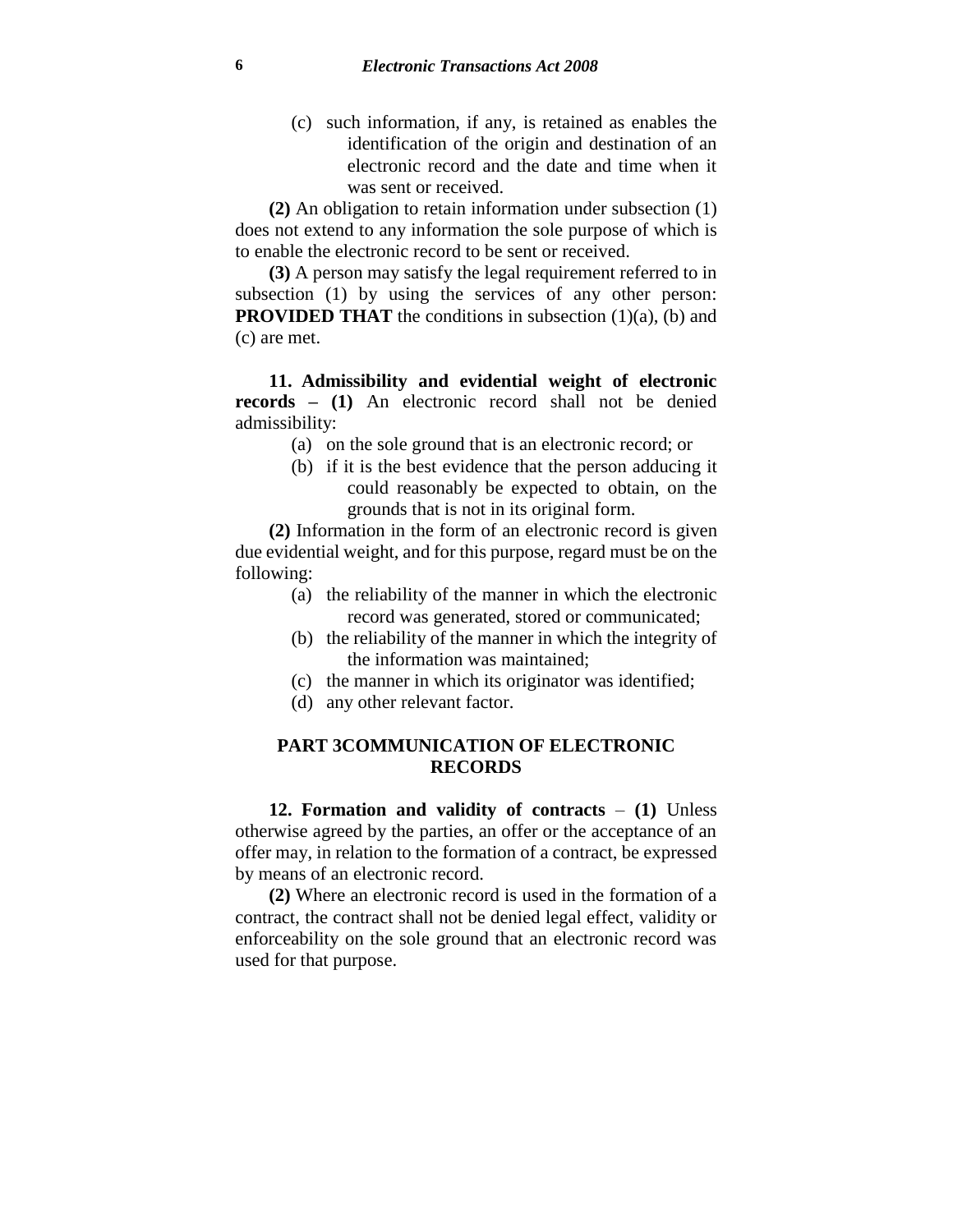**(3)** Where an electronic record is used in the formation of contract, the law that governs the contract shall, unless otherwise agreed by the parties, be the law of Samoa.

**13. Recognition by parties of electronic records** – As between the originator and the addressee of an electronic record, a declaration of intention or other statement shall not be denied legal effect, validity or enforceability on the sole ground that it is in the form of an electronic record.

**14. Attribution of electronic records** – **(1)** An electronic record is that of the originator's if it was sent by the originator himself or herself.

**(2)** As between the originator and the addressee, an electronic record is taken to be that of the originator's if it was sent:

- (a) by a person who had the authority to act on behalf of the originator in respect of that electronic record; or
- (b) by an information system programmed by, or on behalf of, the originator to operate automatically.

**(3)** As between the originator and the addressee, an addressee is entitled to regard an electronic record as being that of the originator's, and to act on that assumption, if:

- (a) in order to ascertain whether the electronic record was that of the originator's, the addressee properly applied a procedure previously agreed to by the originator for that purpose; or
- (b) the electronic record as received by the addressee resulted from the actions of a person whose relationship with the originator or with any agent of the originator enabled that person to gain authorised access to a method used by the originator to identify electronic records as that person's own.
- **(4)** Subsection (3) does not apply:
	- (a) at the time when the addressee has received notice from the originator that the electronic record is not that of the originator's, and had reasonable time to act accordingly; or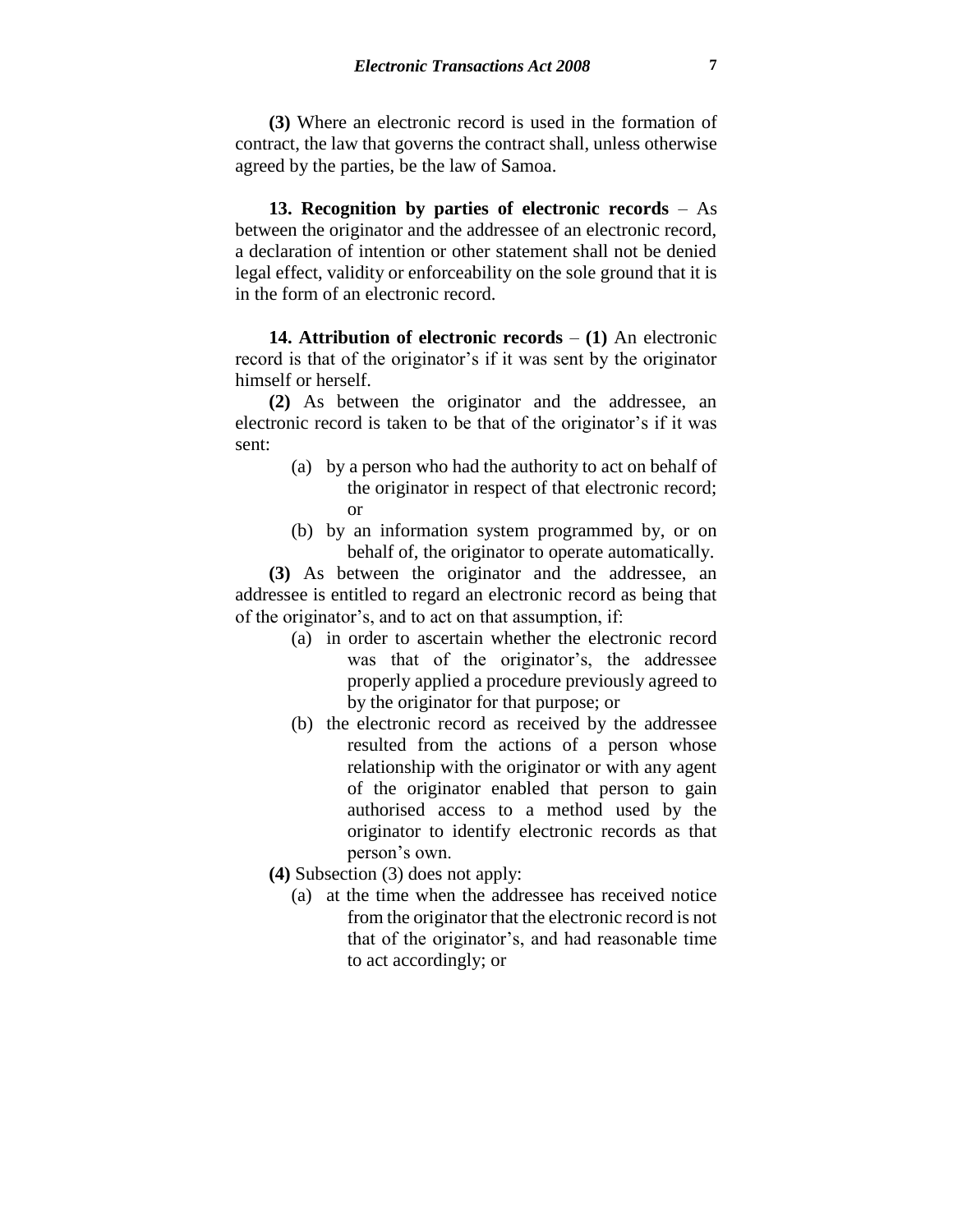(b) in a case within subsection  $(3)(b)$ , at any time when the addressee knew or should have known, had he exercised reasonable care or used any agreed procedure, that the electronic record was not that of the originator's.

**(5)** Where an electronic record is that of the originator's or is deemed to be that of the originator's, or the addressee is entitled to act on that assumption, then, as between the originator and the addressee, the addressee is entitled to regard the electronic record as received as being what the originator intended to send, and to act on that assumption, unless the addressee knew or should have known, had he or she exercised reasonable care or used any agreed procedure, that the transmission resulted in an error in the electronic record as received.

**(6)** The addressee is entitled to regard each electronic record received as a separate electronic record and to act on that assumption, except to the extent that the electronic record is a duplicate of another electronic record and the addressee knew or should have known, had the addressee exercised reasonable care or used any agreed procedure, that the electronic record was a duplicate.

**15. Acknowledgement of receipt** – **(1)** Subsections (2) to (4) apply where, on or before sending an electronic record, or by means of that electronic record, the originator has requested or has agreed with the addressee that receipt of the electronic record be acknowledged.

**(2)** Where the originator has not agreed with the addressee that the acknowledgement be given in a particular form or by a particular method, an acknowledgment may be given by:

> (a) any communication by the addressee, automated or otherwise; or

(b) any conduct of the addressee, –

sufficient to indicate to the originator that the electronic record has been received.

**(3)** Where the originator has stated that the electronic record is conditional on receipt of the acknowledgment, the electronic record is treated as though it has never been sent, until the acknowledgment is received.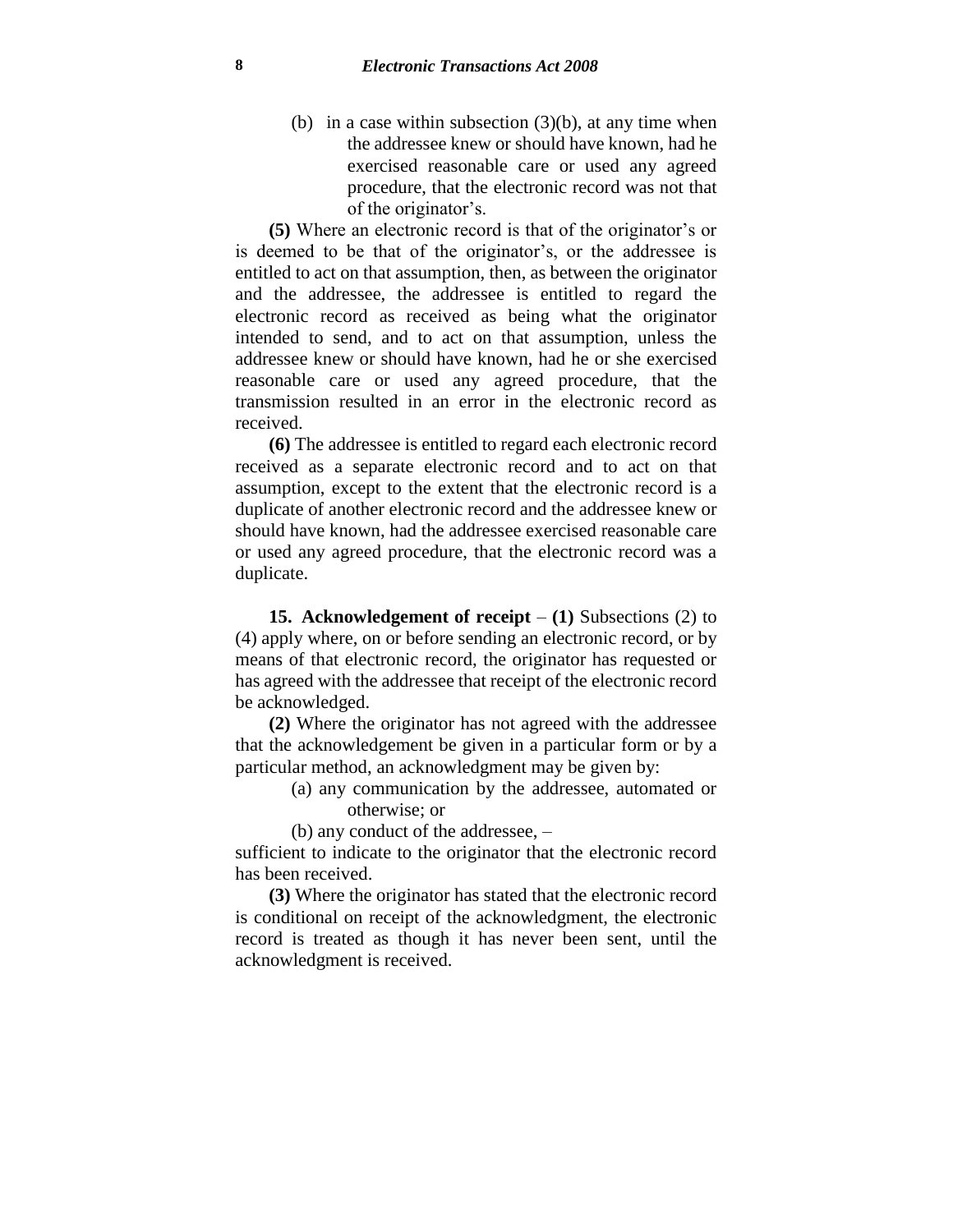**(4)** Where the originator has not stated that the electronic record is conditional on receipt of the acknowledgment, and the acknowledgment has not been received by the originator within the time specified or agreed or, if no time has been specified or agree, within a reasonable time, the originator:

- (a) may give notice to the addressee stating that no acknowledgment has been received and specifying a reasonable time by which the acknowledgment must be received; and
- (b) if the acknowledgment is not received within the time specified in paragraph (a), may, upon notice to the addressee, treat the electronic record as though it had never been sent, or exercise any other rights he may have.

**(5)** Where the originator receives the addressee's acknowledgment of receipt it may be presumed that the related electronic record had been received by the addressee but that presumption shall not imply that the electronic record received corresponds to the electronic record as sent.

**(6)** Where the addressee's received acknowledgment states that the related electronic record met technical requirements that the originator and the addressee have agreed should be met, it is presumed that the requirements have been met.

**(7)** Except in so far as it relates to the sending or receipt of an electronic record, this section shall not affect the legal consequences that may flow from the electronic record or from the acknowledgment of its receipt.

**16. Time and place of receipt and dispatch of electronic records** – **(1)** Unless otherwise agreed between the originator and the addressee, the dispatch of an electronic record occurs when it enters an information system outside the control of the originator or of the person who sent the electronic record on behalf of the originator.

**(2)** Unless otherwise agreed between the originator and the addressee, the time of receipt of an electronic record is determined as follows:

> (a) if the addressee has designated an information system for the purpose of receiving electronic records, receipt occurs—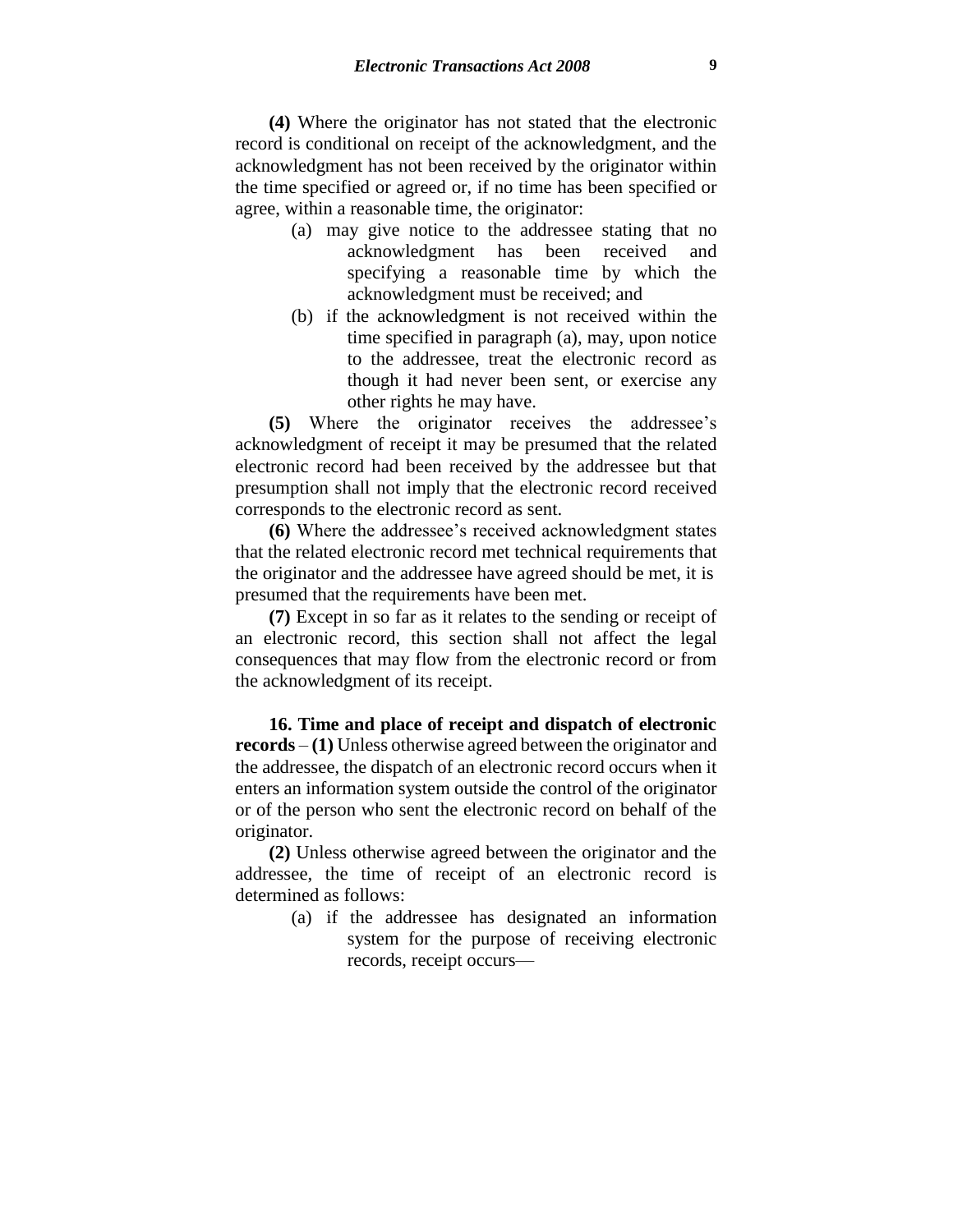- (i) at the time when the electronic record enters the designated information system; or
- (ii) if the electronic record is sent to an information system of the addressee that is not the designated information system, at the time when the electronic record is retrieved by the addressee;
- (b) if the addressee has not designated an information system, receipt occurs when the electronic record enters an information system of the addressee.

**(3)** Subsection (2) applies even if the place where the information system is located may be different from the place where the electronic record is taken to be received under subsection (4).

**(4)** Unless otherwise agreed between the originator and the addressee, an electronic record is taken to be dispatched at the place where the originator has his or her place of business, and is taken to be received at the place where the addressee has his or her place of business, and for the purpose of this subsection:

- (a) if the originator or the addressee has more than one place of business, the 'place of business' is that which has the closest relationship to the underlying transaction or, where there is no underlying transaction, the principal place of business; or
- (b) if the originator or the addressee does not have a place of business, the electronic record is deemed to be dispatched or received, as the case may be, at the originator or addressee's habitual residence.

### **PART 4 MISCELLANEOUS**

**17. Regulations** – **(1)** The Head of State may make regulations, not inconsistent with this Act, prescribing all matters which by this Act are required or permitted to be prescribed or which are necessary or convenient to be prescribed for carrying out or giving effect to this Act.

**(2)** Without limiting subsection (1), regulations may be made for the following purposes:

> (a) governing the operation of this Act in relation to a class of transactions, persons, matters or things, or